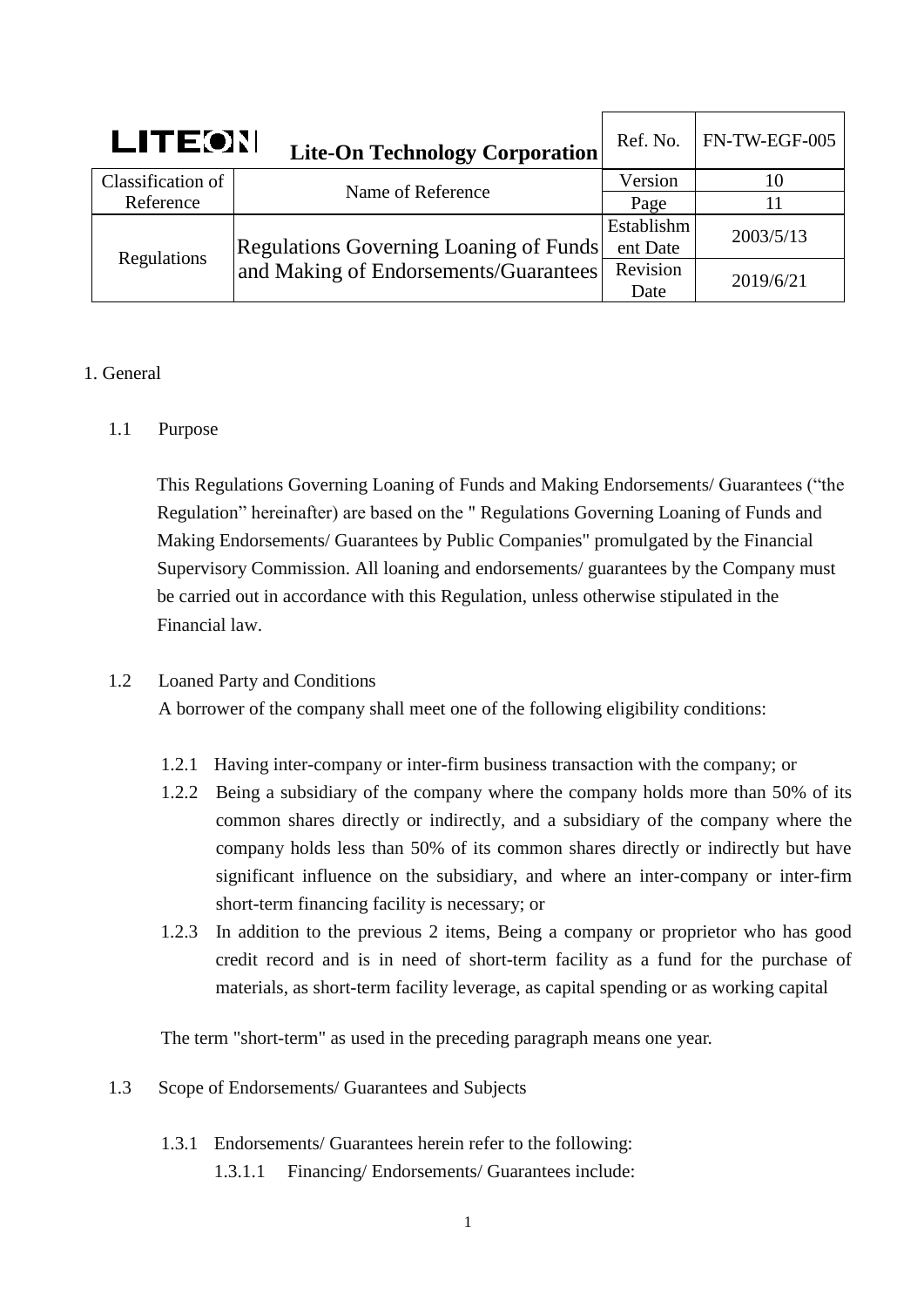- 1.3.1.1.1 Check discount financing.
- 1.3.1.1.2 Execute the endorsements or guarantees for the other companies' financing purpose
- 1.3.1.1.3 Financial bills issued to non-financial institutions as guarantees for the Company's financing purpose.
- 1.3.1.2 Tariff endorsements/ guarantees refer to the endorsement or guarantees issued for the Company's or other companies' tariff related matters.
- 1.3.1.3 Other endorsements/ guarantees refer to endorsement or guarantees which do not fall into the two categories above.

This Regulation also apply to the pledge or collateralization of the Company's chattels or real estates for the purpose of the Company's or other companies' borrowing.

- 1.3.2 Subjects of the Company's endorsements/ guarantees include the following:
	- 1.3.2.1 The subject company has business relationship with the Company.
	- 1.3.2.2 The Company directly or indirectly holds more than 50% of the voting shares of the subject company.
	- 1.3.2.3 The subject company directly or indirectly holds more than 50% of the voting shares of the Company.
	- 1.3.2.4 In between of the Company's directly or indirectly holds 90% of the voting shares of the subject company.

For mutual guarantees made for undertaking construction projects and in accordance with business contracts between companies in the same business, or co-undertakers, or endorsement guarantees to joint venture companies on a pro-rata basis by all investors with actual participation in such joint venture's operations, they are not subject to the constraints stated above.

Joint venture companies refer to companies in which the Company has investment either directly or through companies of which it has 100% voting rights.

### 2 Setting of the Loaning Procedures

2.1 Reasons and necessity for financing

In financing a borrower who has business transactions with the company, the reason and necessity for financing shall be specified. In financing a borrower pursuant to 1.2.2., and 1.2.3. of this regulation, the reason and the status shall be stated.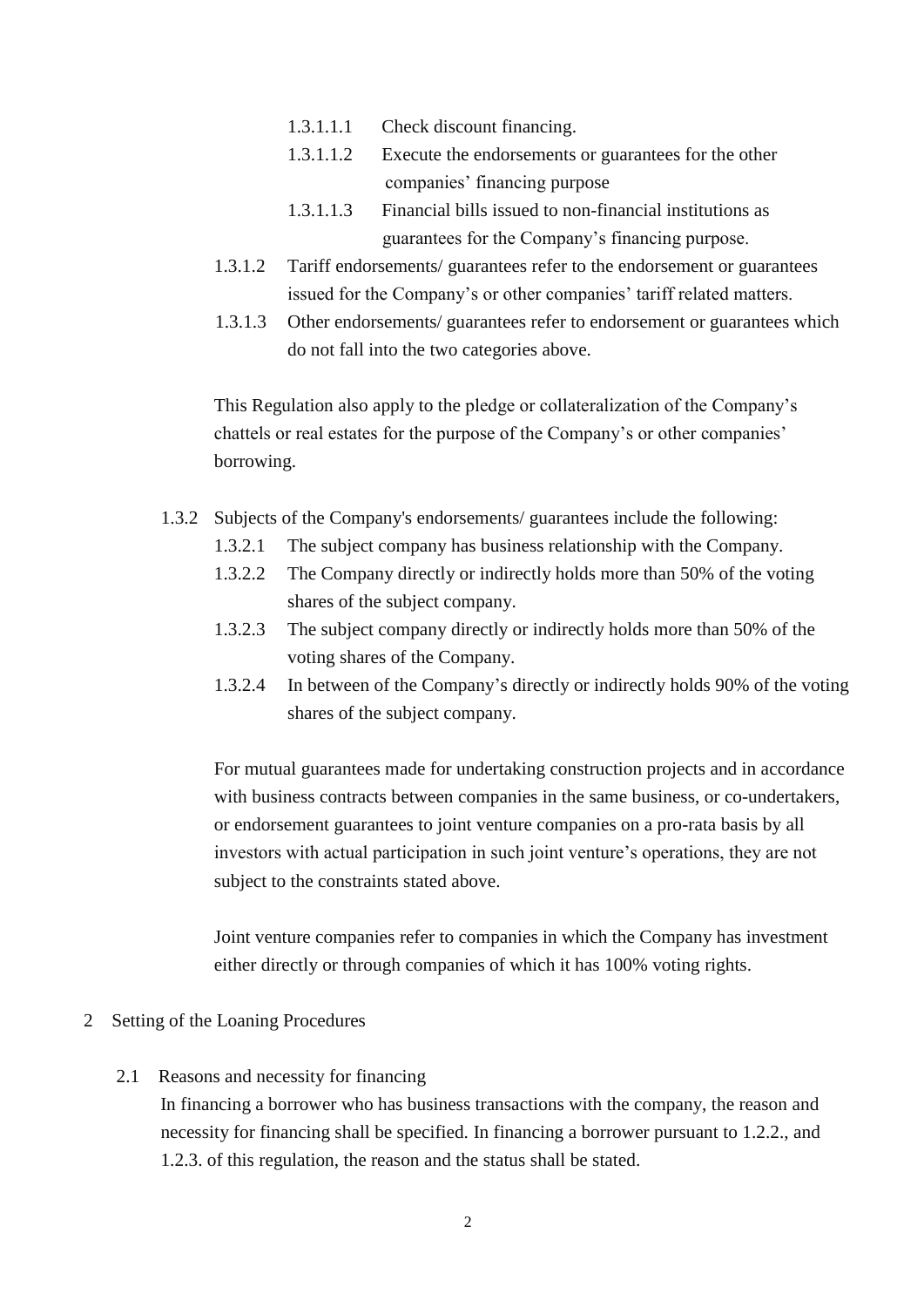- 2.2 Total amount of financing and limit for advance
	- 2.2.1 The total amount of loans available by the company in favor of all borrowers shall not exceed 40% of the net worth of the company as stated in the most recent financial statement
	- 2.2.2 In financing a subsidiary where the company holds less than 50% of its common shares directly or indirectly, the aggregate amount of loans and the maximum amount permitted to such a single subsidiary shall not exceed 5% of the net worth of the company as stated in the most recent financial statement. For a subsidiary where the company holds more than 50% of its common shares directly or indirectly, the aforementioned restriction shall not be applicable; however, the aggregate amount of loans and the maximum amount permitted to such a single subsidiary shall not exceed 40% of the net worth of the company as stated in the most recent financial statement.
	- 2.2.3 In financing a company or proprietor where the company has business transactions, unless otherwise provided in 2.2.2., the aggregate amount of loans and the maximum amount permitted to such a single company shall not exceed 5% of the company's net worth as stated in the most recent financial statement, and the maximum amount permitted to such a single company shall not exceed the total amount of business transactions with such a borrower in one year.
	- 2.2.4 In financing between the company's 100% directly or indirectly owned foreign subsidiaries, or the company's 100% directly or indirectly owned foreign subsidiaries finance to the company, the aggregate amount of loans and the maximum amount permitted to such a company will not be subject to the limitation of 40% of the net worth of the lender as stated in the most recent financial statement, but still needs to establish a lending limit.
	- 2.2.5 If the company processed the loans and breached the regulation of 1.2 and 2.2, in accordance with clause sixth set in the " Regulations Governing Loaning of Funds and Making of Endorsements/Guarantees by Public Companies", the chairman of the company shall be jointly and severally liable to the borrower, and if the company is injured, it shall also be liable for damages."
- 2.3 Procedures for processing the loans
	- 2.3.1 In processing loans to a counterparty who is eligible for financing under this regulation, the applying department shall fill in the "Application for Governing Loaning of Funds" (Attachment I) and explain and evaluate the operational risk that may be derived, and apply with Finance Department of the company. Finance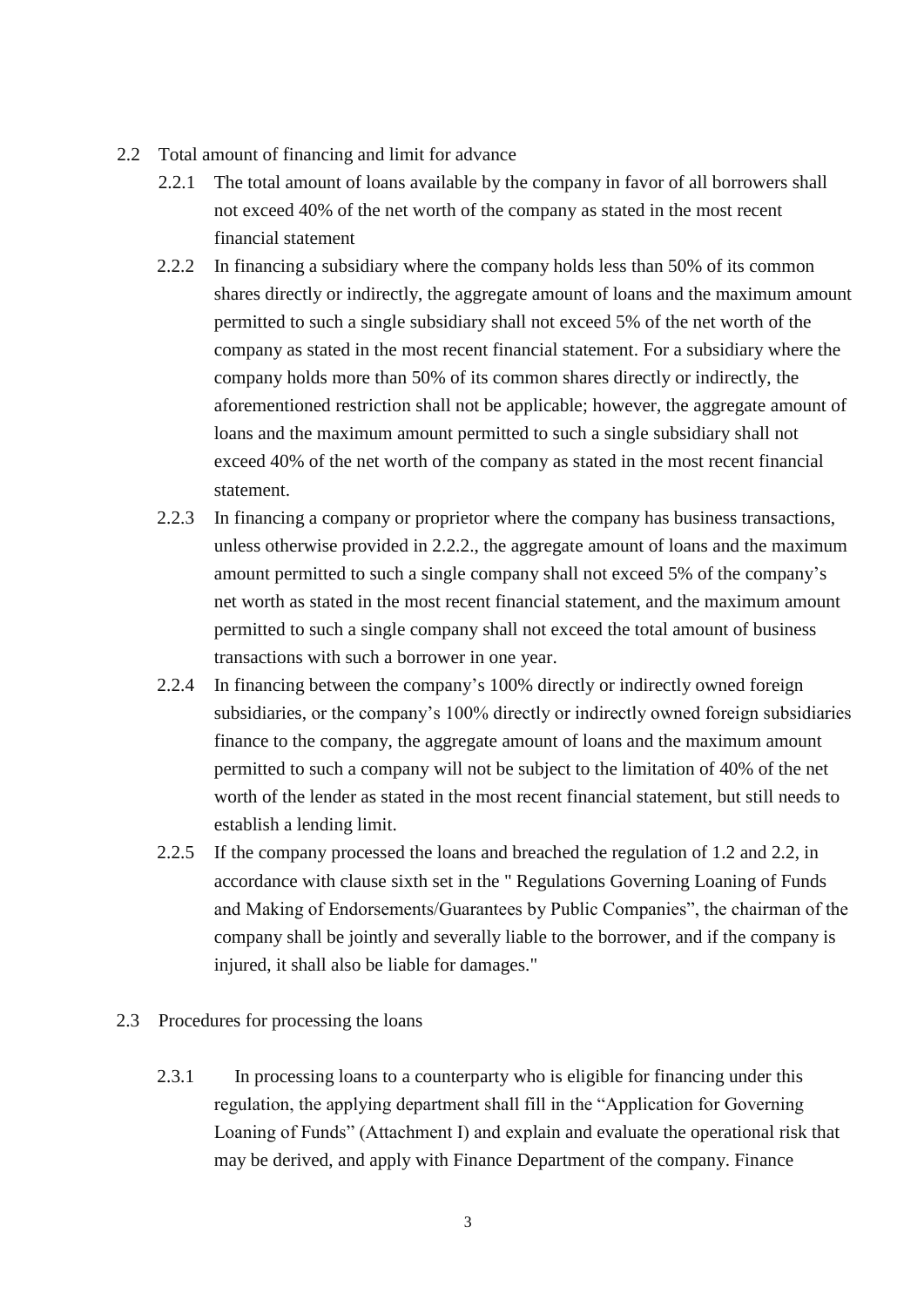Department shall assess and record the effect of such a financing on the financial position and shareholders' equity of the company. Where necessary, the company may demand collateral and appraise the value of the pledged collateral. Finance Department and Legal Department of the company shall examine if they are lawful and in compliance with this regulation, and present the examination result to the Audit Committee for the approval of more than half of all members, and further to the Board of Directors for its resolution. If the approval of more than half of the Audit Committee's members is not obtained, the application may be approved by more than two-thirds of all the Directors, but the Audit Committee's resolution should be recorded in the Board of Directors' meeting minutes. The aforementioned Audit Committee members and Directors refer to those who are incumbent. In the event that aggregate amount of loans to others made by the company reaches NT\$300,000,000 or up, any additional loans to others shall be approved by the company's Board of Directors and Audit Committee.

- 2.3.2 Where the members of the BoD may have different opinions for or against specific granting loans to a counterparty, their opinions shall be duly observed and stated in the resolution of the BoD.
- 2.3.3 Loans of funds between the company and subsidiaries, or between its subsidiaries, shall be submitted for a resolution by the board of directors pursuant to the preceding paragraph 2.3.1, and the chairperson may be authorized, for a specific borrowing counterparty, within a certain monetary limit resolved by the board of directors, and within a period not to exceed one year, to give loans in installments or to make a revolving credit line available for the counterparty to draw down.
- 2.3.4 The authorized limit on loans extended by the public company or any of its subsidiaries to any single entity shall not exceed 10% of the net worth on the most current financial statements of the lending company unless pursuant to 2.2.4.
- 2.3.5 A record book shall be kept for tracking the outward loans of the company with particulars like the names of the borrowers, the amount financed, the BoD resolution date, the draw down date, the review process, and special remarks.
- 2.3.6 In applying for loan, respective borrower shall present an endorsement/guarantee check equivalent to the amount of loan and collateral (movable assets, realties or marketable securities). For subsidiaries of the company in which the company holds more than 50% of their common shares directly or indirectly, they shall present a promissory note (or a financial instrument at their host country equivalent to promissory note in Taiwan) at the amount equivalent to the loans being granted, and are not required to pledge collateral for security against the loans.
	- 2.3.7 For the company's 100% directly or indirectly owned subsidiaries, they are not required to present promissory note (or financial instrument at their host country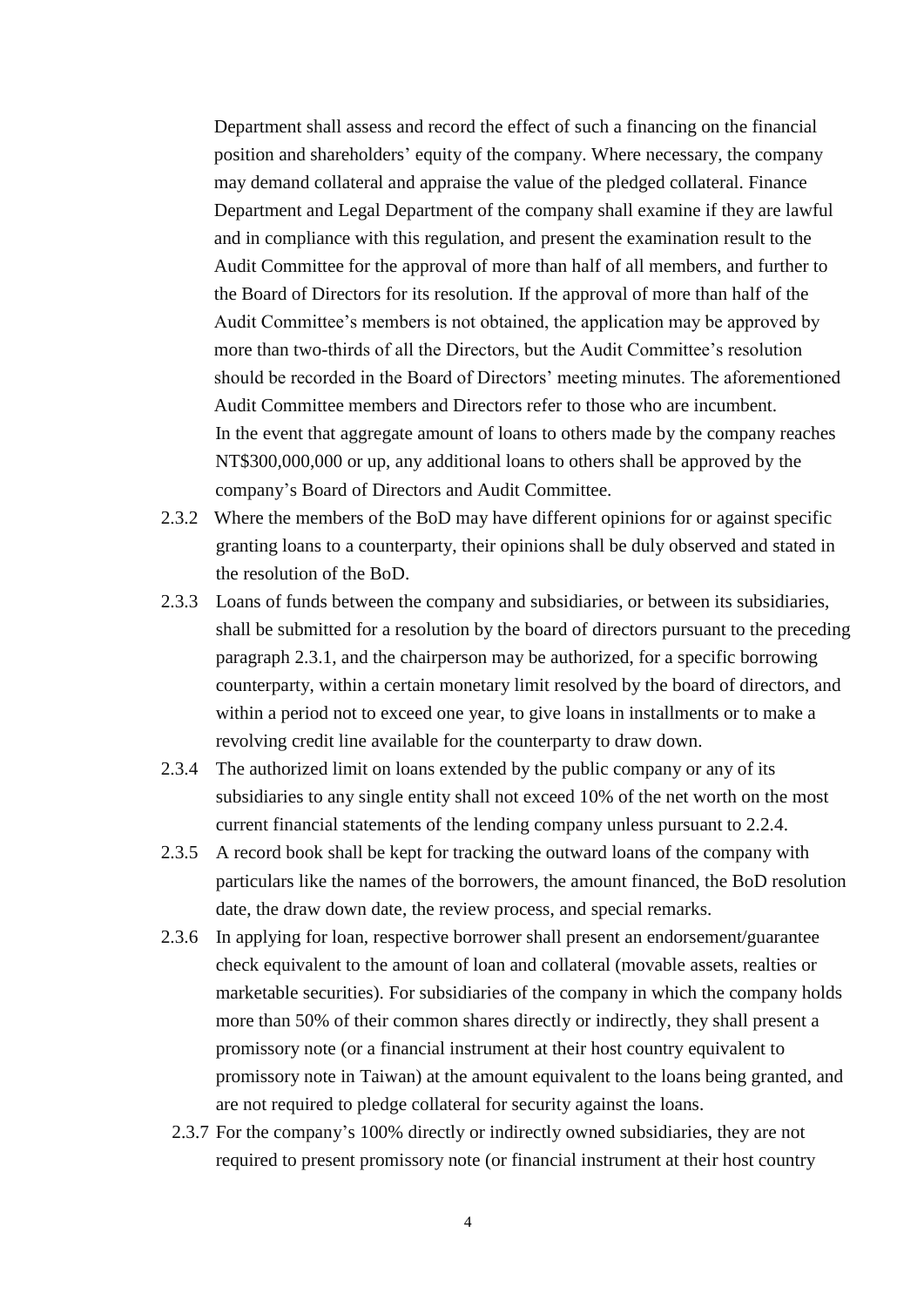equivalent to promissory note in Taiwan) at the amount equivalent to the loans being granted or to pledge collateral as security against the loans.

- 2.4 Term of loans and computation of interest
	- 2.4.1 In general, the company may offer loans only for a term of one year. For loan to foreign subsidiaries which are 100% wholly owned by the company directly or indirectly, is exempt from the aforementioned restriction but the lender still needs to establish the tenure.
		- 2.4.2 Interest applicable to loans granted by the company to respective counterparty shall be based on the interest rate applicable to loans from financial institutions to the company plus 1% or higher on a monthly basis. Interest rate applicable to subsidiaries where the company holds 100% of their common shares directly or indirectly, shall not be subject to limitation in the preceding paragraph. But the loan rate shall not be lower than the prevailing TD rate.
- 2.5 The control of drawn loans and procedures of handling overdue loans The company shall follow this regulation in granting loans, applying interest and control. If there is any sign indicating that specific borrower may be insolvent at the time of repayment to the extent that they may be unable to redeem the loans to the company on maturity date or become default, the company shall take appropriate measures for protecting the rights as creditor by referring to collection or take necessary legal actions.

### 2.6 Endorsements/ Guarantees Amount

Amount of an endorsements/ guarantees is subject to the following limits:

- 2.6.1 The total amount of endorsements / guarantees rendered by the Company shall not exceed 40% of the net worth shown on the Company's latest financial statements. The grand total amount of endorsements / guarantees rendered by the Company and its subsidiaries to the outside corporations shall not exceed 40% of the net worth shown on the Company's latest financial statements as well. The total amount of the endorsement/guarantee provided by the Company to any individual entity shall not exceed 30% of the Company's net worth
- 2.6.2 In case of endorsements / guarantees by the Company to a firm where the Company holds over 50% of the voting power either directly or indirectly, or by the firm directly or indirectly holds more than 50% of the voting shares of the Company. (1.3.2.2 and 1.3.2.3) or endorsements / guarantees with companies where the Company holds over 90% of the voting power either directly or indirectly (1.3.2.4),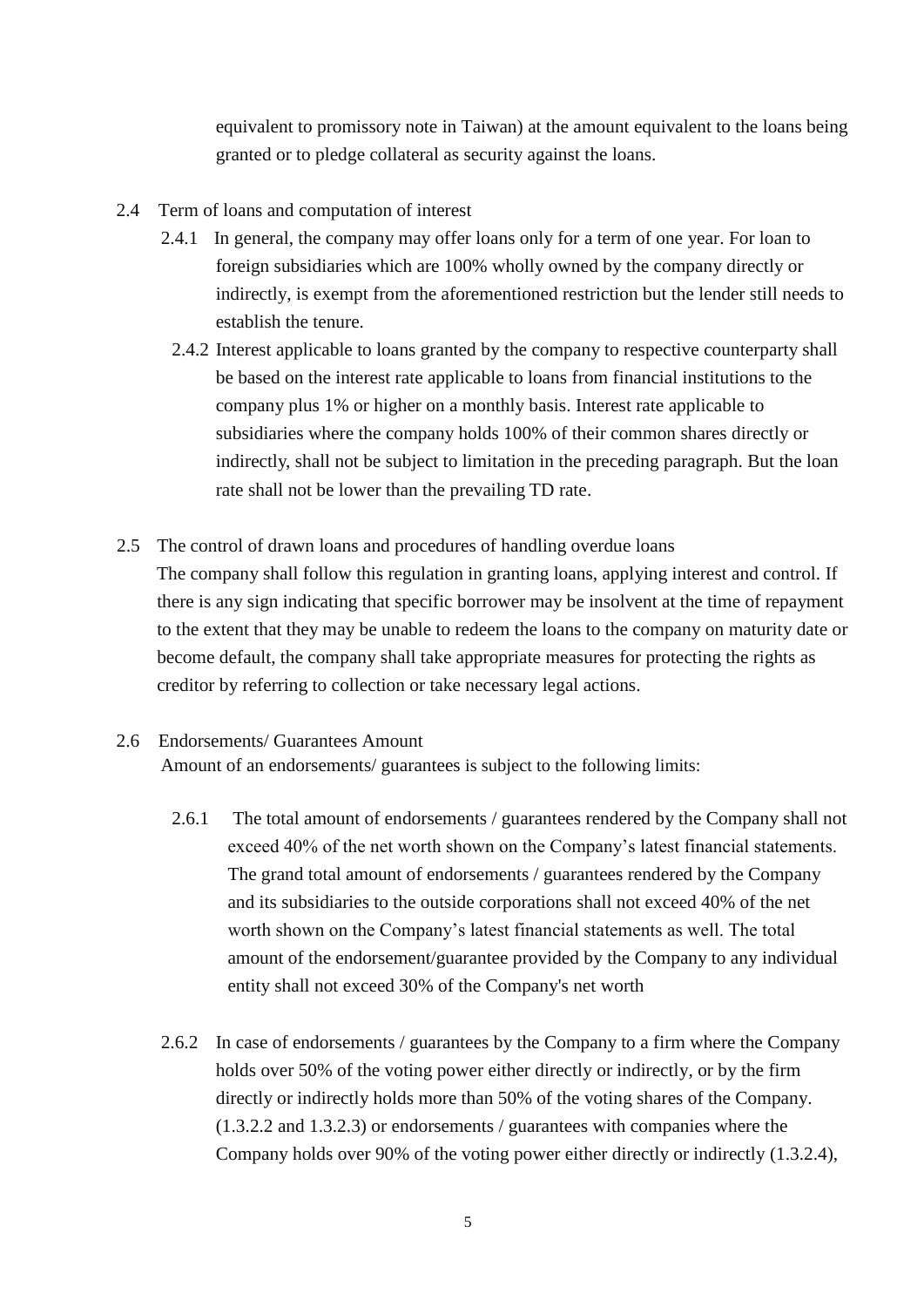the total amount of individual endorsements / guarantees shall not exceed 10% of the net worth shown through the Company's latest financial statements.

- 2.6.3 The total amount of individual endorsements/guarantees granted by the Company to a single company or among the Company and companies where the Company holds over 90% of the voting power either directly or indirectly shall not exceed 10% of the net worth shown through the Company's latest term financial statements. Where the Company grants endorsements / guarantees to a corporation where the Company maintains a business relationship, unless otherwise prescribed in other Regulations, the amount of individual endorsements / guarantees shall be confined to the total amount of business transaction accumulated over the past twelve months and shall not exceed 10% of the net worth shown through the Company's latest financial statements.
- 2.7 Approval Authority and Procedures for Endorsements/ Guarantees
	- 2.7.1 Approval Authority
		- 2.7.1.1 In handling the Company's endorsements/ guarantees matters, the Finance Department shall evaluate the subject's financial condition per clause 2.7.2 of this Regulation, and the Legal Department shall ensure the endorsement guarantee is in line with relevant laws and the requirements mentioned in this Regulation. The assessment results shall be endorsed in accordance with the Company's approval authority, and then forwarded to the Audit Committee for the approval of more than half of all its members, and further to the Board of Directors for its resolution. If the approval of more than half of the Audit Committee's members is not obtained, the application may be approved by more than two-thirds of all the Directors, but the Audit Committee's resolution should be recorded in the Board of Directors' meeting minutes. The aforementioned members of the Audit Committee and Directors refer to those who are incumbent.
		- 2.7.1.2 The views and opinions from the Directors, if any, should be fully evaluated and their views for or against the endorsement guarantee with the associated reasons be recorded in the Board of Directors' meeting minutes.

### 2.7.2 Endorsement Guarantee Procedures

2.7.2.1 In handling the Company's endorsement guarantee matters, for each subject company which meets the aforementioned criteria, the "Endorsement Guarantee Application Form" (Annex II) shall be filled out with the operating risks described and assessed, and then the application be filed with the Company's Finance Department. The Finance Department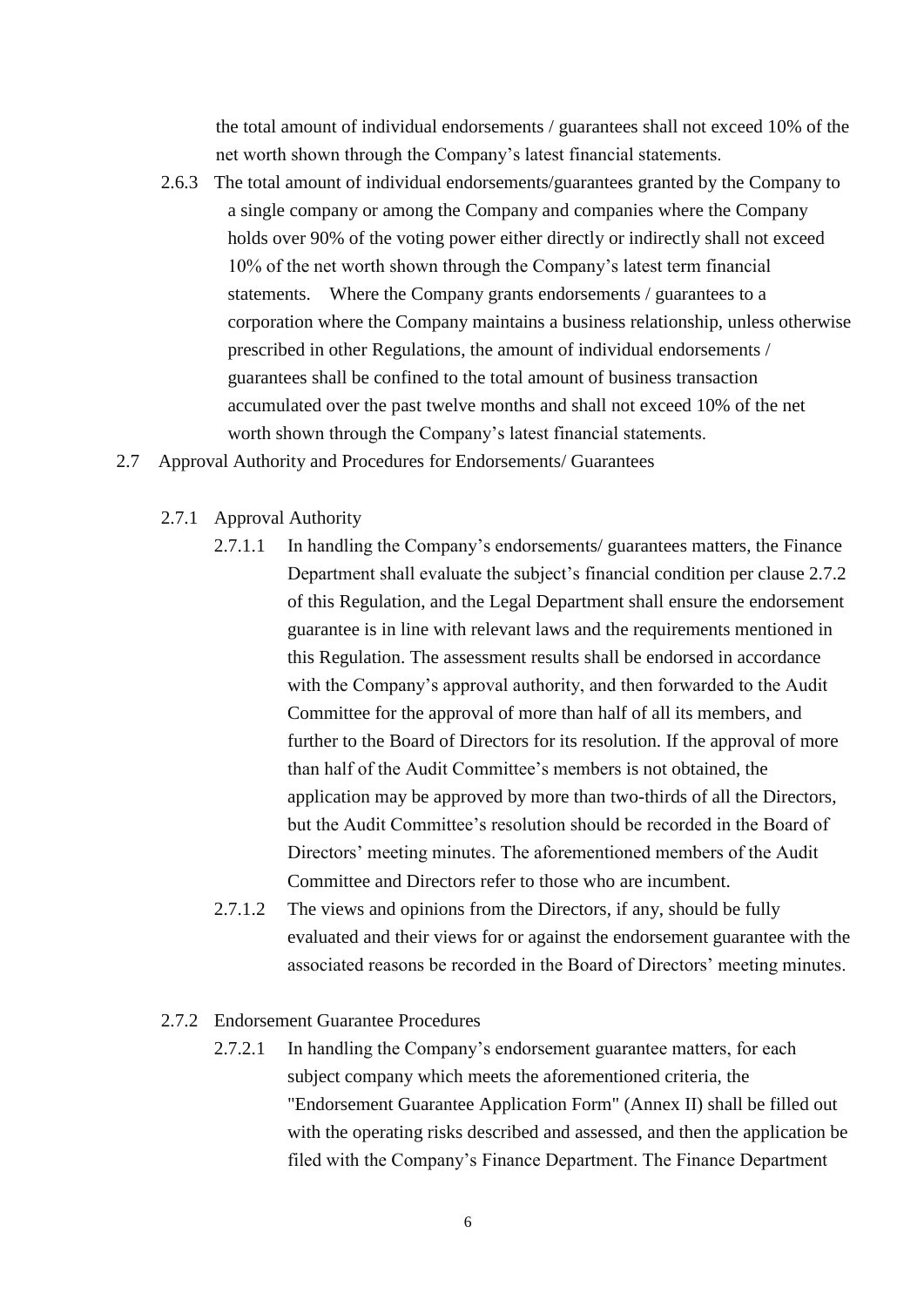shall evaluate the Company's financial condition and the impact on shareholders' rights and interests. If necessary, collateral should be requested and its value evaluated by the Finance Department. The Legal Department shall ensure the endorsement guarantee is in line with relevant laws and the requirements in these Regulations. The assessment results shall be endorsed in accordance with the Company's approval authority, and forwarded to the Audit Committee for the approval, and then to the Board of Directors for its resolution. For each case the Finance Department shall record in the Endorsements/ Guarantees and Lifting Register the details of matters being endorsed/guaranteed, the name of the company being guaranteed, risk assessment results, the amount, the date of endorsement guarantee, the collateral obtained, the conditions and the date for lifting of the responsibility, and the Board resolution date. Any subsequent changes to such items should also be recorded accordingly. The Financial Department shall post relevant accounting entries when executing or lifting endorsements/ guarantees.

- 2.7.2.2 The Company uses the corporate seal and the responsible person's seal (two as a set) registered with the Ministry of Economic Affairs as the official seals for endorsement guarantees. Such seals are to be held in the custody of dedicated personnel approved by the Board of Directors, and the use of such seals or the issuance of notes should be carried out in accordance with this Regulation. Any change of personnel for the seal custody should be reported to the Board of Directors for approval.
- 2.7.2.3 Letters of guarantee issued by the Company as guarantees for domestic and foreign companies should be signed by the personnel authorized by the Board of Directors.
- 2.7.2.4 For the Company's external endorsement, the subject company shall provide a promissory note (equivalent to a promissory note in the Republic of China) with the same amount of the endorsement, and provide collateral (chattels, real estate or securities) with a considerable value. However, based on this Regulation, for subject companies of which the Company directly or indirectly holds more than 50% of the voting shares, the provision of a promissory note (equivalent to a promissory note in the Republic of China) with the same amount of the endorsement is required, but the provision of collateral may not be necessary.
- 2.7.2.5 Based on the Regulations, for subject companies of which the Company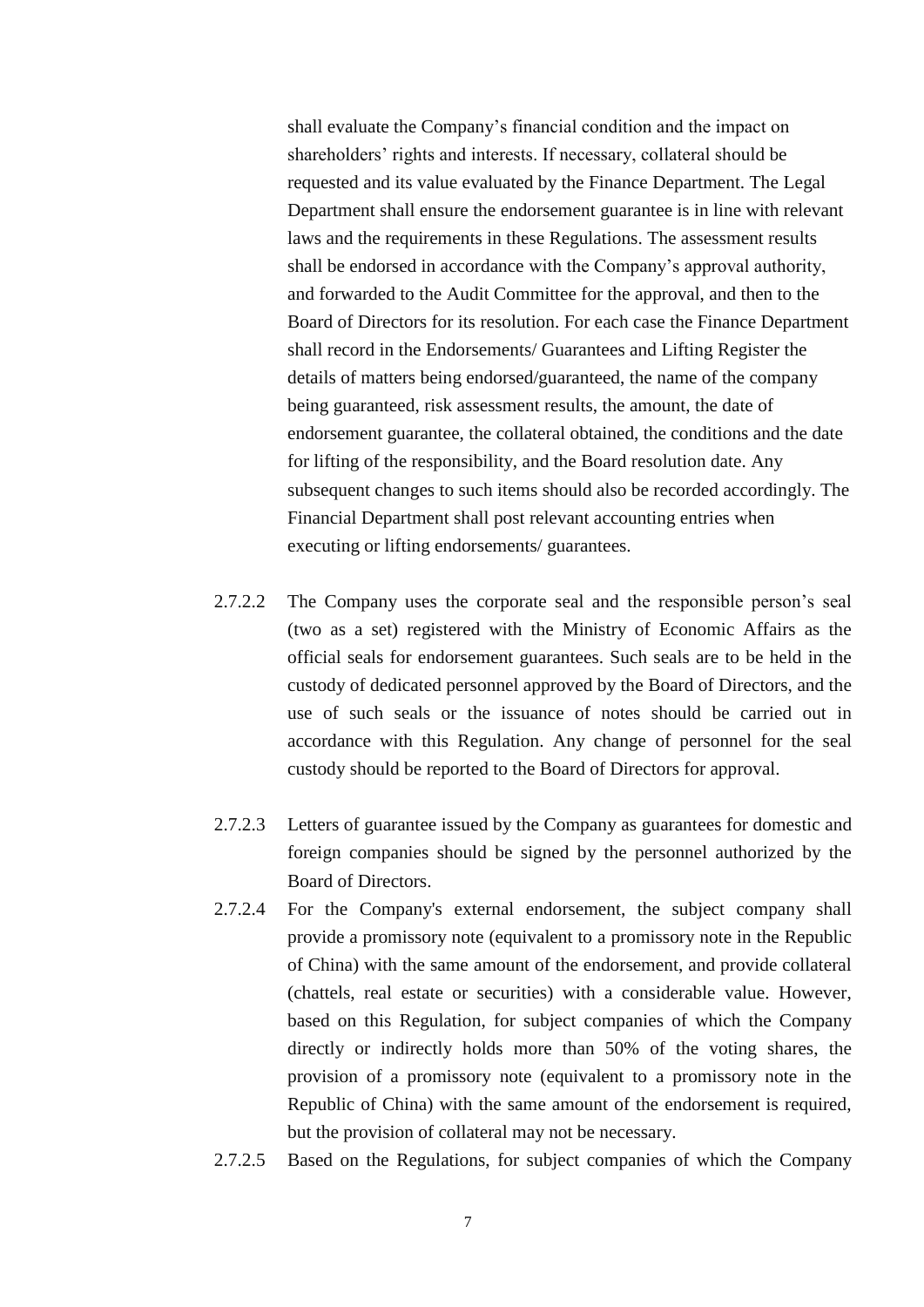directly or indirectly holds 100% of the voting shares, the provision of a promissory note (equivalent to a promissory note in the Republic of China) with the same amount of the endorsement or collateral (chattels, real estate or securities) may not be necessary.

- 2.7.2.6 In the case of a subsidiary with shares having no par value or a par value other than NT\$10, for the paid-in capital in the calculation of 2.7.2.6, the sum of the share capital plus paid-in capital in excess of par shall be substituted.
- 2.8 Lifting of Endorsements
	- 2.8.1 Should the Company be relieved from its guarantee responsibility due to full repayment of the liability involved or renewal of the relevant documents or financial instruments, the guaranteed company shall return the original documents and instruments to the Company's Financial Department, which shall affix the cancellation seal onto or make void of such documents and instruments and then return them to the guaranteed company. The official letter from the guaranteed company regarding this matter should be retained for future reference.
	- 2.8.2 When such endorsement lifting cases happen, the Financial Department shall record them in the Endorsements/ Guarantees and Lifting Register and process the write-offs in order to reduce the amount of accumulated endorsement balance.
- 3 Case Assessment
	- 3.1 The Company shall take into full consideration each director's opinion when loaning funds. Directors' opinions specifically expressing assent or dissent and their reasons for dissent shall be included in the minutes of the board of directors' meeting.
	- 3.2
- 3.2.1 If due to changed circumstances, the subject company which initially qualified under clause 1.2 or 1.3.2 for the Company's loan or endorsements/ guarantees becomes unqualified, or the endorsements/ guarantees or loan amount exceeds the prescribed limit due to changes in the basis for calculating the limit, the Company shall establish an improvement plan for the endorsement guarantee or loan amount that exceeds the limit, and send it to the Audit Committee for the approval by more than half of all its members, and further to the Board of Directors for its resolution, and then have the plan implemented in accordance with its timetable. If the approval from more than half of the Audit Committee's members is not obtained, the plan may be approved by more than two-thirds of all the Directors, but the Audit Committee's resolution should be recorded in the Board of Directors' meeting minutes. The aforementioned members of the Audit Committee and Directors refer to those who are incumbent.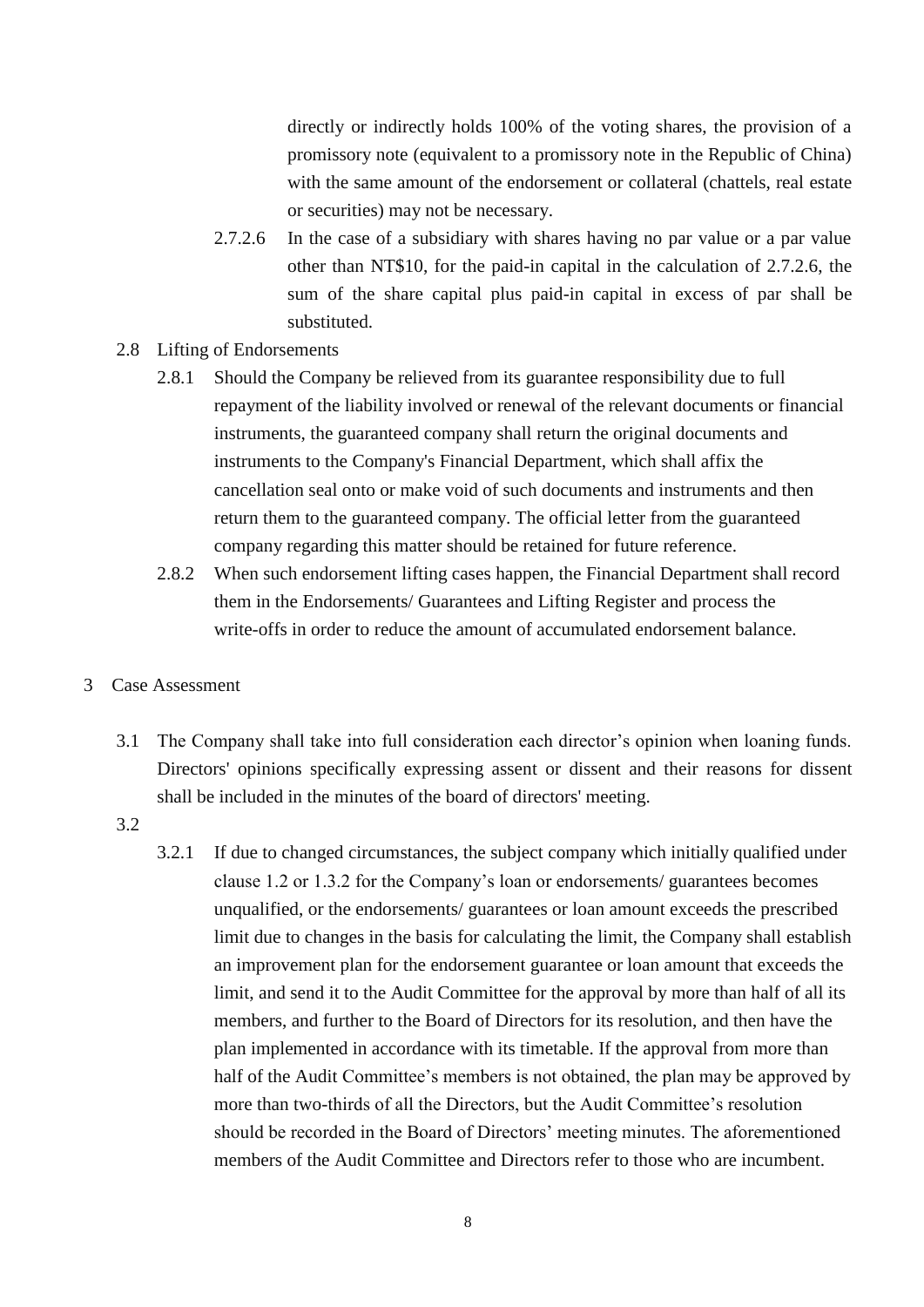- 3.2.2 If due to business needs the endorsements/ guarantees issued by the Company shall exceed the amount limit prescribed in this Regulation but still meets the relevant conditions, the Company may process such a case after obtaining a jointly signed approval from more than half the Company's Directors on the possible losses, and after a further amendment to this Regulation is made. Such a case, however, should still be presented in the shareholders' meeting for recognition; if it is disapproved by shareholders, then a plan should be formulated to cancel the excess amount in a certain period of time.
- 3.2.3 The Company shall notify the Independent Director in writing of any major irregularities, and shall also send to the independent Director the improvement plan stipulated in the breach of governing loaning of funds and making of endorsements/guarantees
- 3.3 The Company shall evaluate the status of its loans of funds and reserve sufficient allowance for bad debts, and shall adequately disclose relevant information in its financial reports and provide certified public accountants with relevant information for implementation of necessary auditing procedures.
- 3.4 The Company's internal auditors shall conduct audits on the procedures prescribed in the Regulations at least once a quarter, and have the audit result documented. A written notice should be sent to the Audit Committee should any major violation be detected.

# 4 Other Matters

- 4.1 When a subsidiary of the Company needs to provide loans or endorsements/guarantees to other companies to satisfy its business requirements, the subsidiary shall establish its loan and endorsement/guarantee procedures, and executes accordingly.
- 4.2 The Company's personnel in charge of such matters shall report previous month's balance of loaning funds and endorsements/ guarantees of itself and its subsidiaries by the 10th of each month.
- 4.3 In the event of violation of this regulation by processing personnel of the company, follow "Regulation for Reward and Punishment" established by the company.

### 5. Disclosure of information

5.1 The company shall report and announce previous month's balance of loaning funds and endorsements/ guarantees along with the Company's business turnover information by the 10th of each month on regulator's designated web site.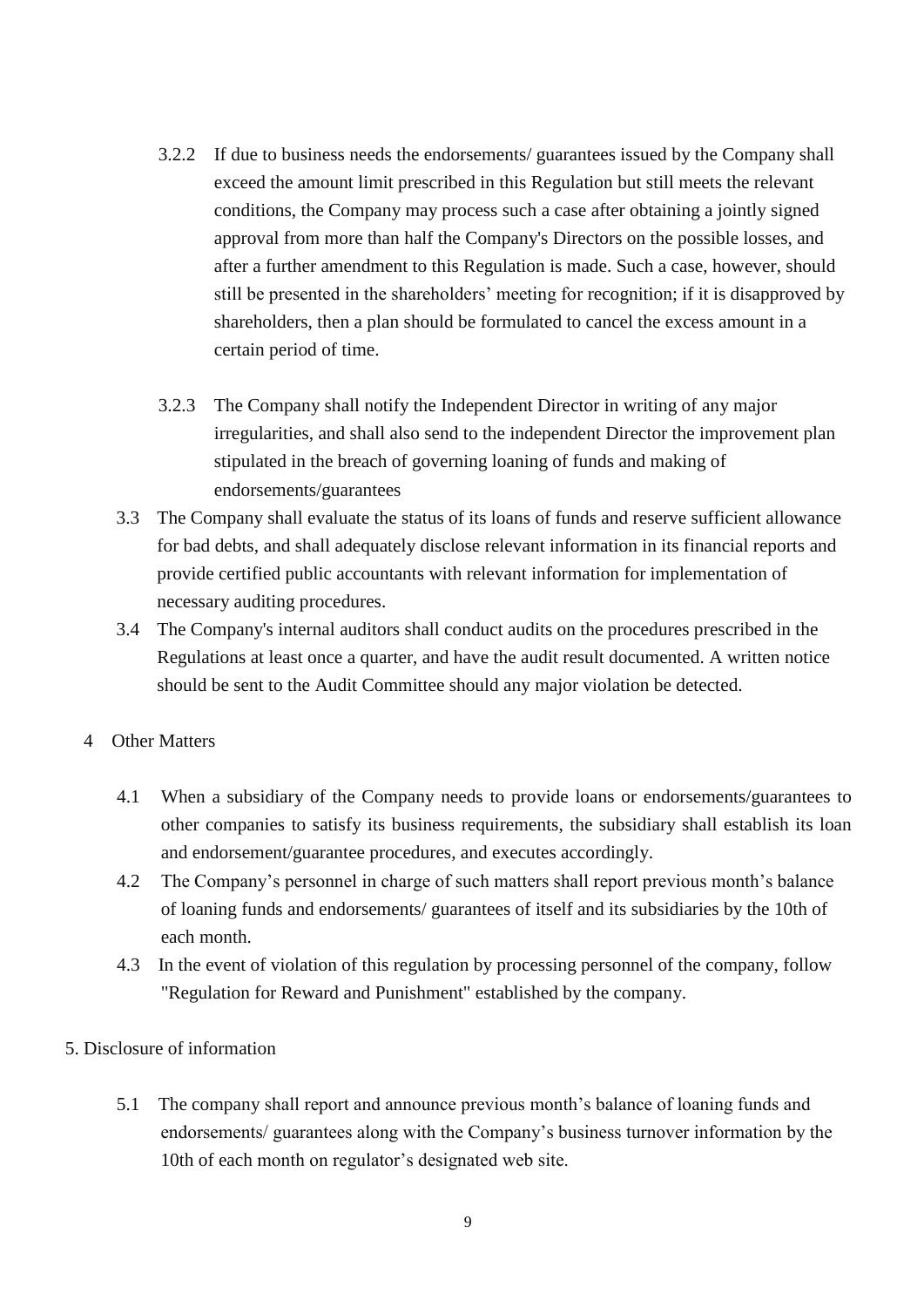- 5.2 Date of occurrence" in these Regulations means the date of contract signing, date of payment, dates of boards of directors resolutions, or other date that can confirm the counterparty and monetary amount of the loaning of funds and endorsements/guarantees, whichever date is earlier. The company whose loans reach one of the following levels shall announce and report such event within two days commencing immediately from the date of occurrence.
	- 5.2.1 The aggregate balance of Loans
		- 5.2.1.1 The aggregate balance of loans to others by the company and its subsidiaries reaches 20 percent or more of the company's net worth as stated in its latest financial statement.
		- 5.2.1.2 The aggregate balance of loans by the company and its subsidiaries to a single enterprise reaches 10 percent or more of the company's net worth as stated in its latest financial statement.
		- 5.2.1.3 The amount of new loans of funds by the company. or its subsidiaries reaches NT\$10 million or more, and reaches 2 percent or more of the company's net worth as stated in its latest financial statement.
	- 5.2.2 The aggregate balance of Endorsement/ Guarantees
		- 5.2.2.1 The aggregate balance of endorsement guarantees issued by the Company and its subsidiaries exceeds 50% of the Company's net worth as stated in the most recent financial statements.
		- 5.2.2.2 The aggregate balance of endorsement guarantees issued by the Company and its subsidiaries to a single company exceeds 20% of the Company's net worth as stated in the most recent financial statements.
		- 5.2.2.3 The aggregate balance of endorsements/guarantees by the Company and its subsidiaries for a single enterprise reaches NT\$10 million or more and the aggregate amount of all endorsements/guarantees for, book value of the equity method long term investment, and balance of loans to, such enterprise reaches 30 percent or more of the Company's net worth as stated in its latest financial statement.
		- 5.2.2.4 The aggregate amount of new endorsement guarantees issued by the Company or its subsidiaries exceeds 30 million New Taiwan Dollars and 5% of the Company's net worth as stated in the most recent financial statements.
	- 5.2.3 The Company shall follow all regulatory requirements and file necessary reporting in accordance with relevant regulations.